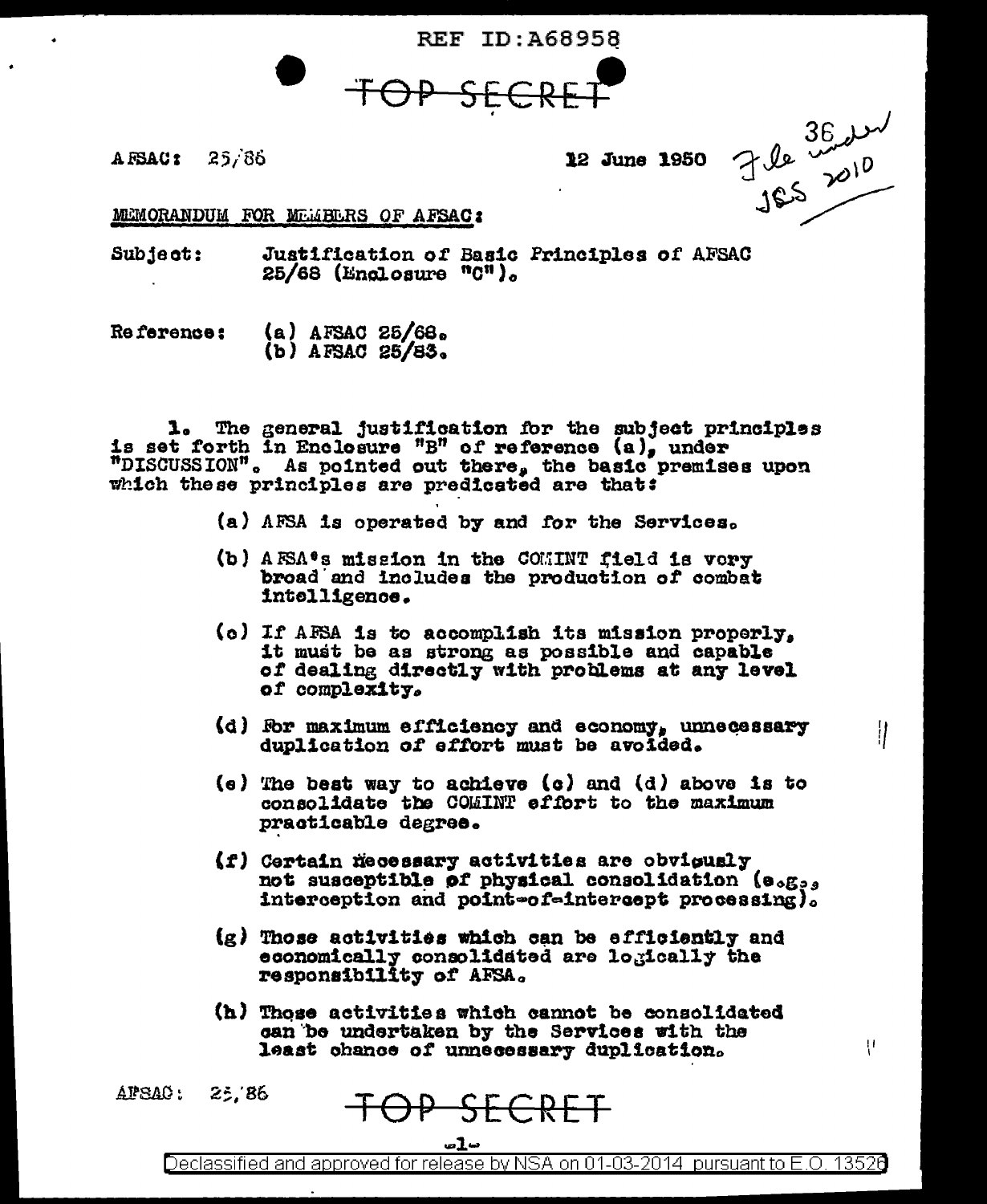

AFSAC: 25/86

Justification of Basic Principles of AFSAC<br>25/68 (Enclosure "C"). Subject:

- (1) The sole purpose of intercept control is to provide material for processing; hence intercept control authority must be commensurate with processing responsibility.
- (1) Maximum intercept coverage can only be achieved through centralized control, especially where intercept facilities are limited.

 $2.$ In addition to gaining general acceptance of these premises, the objective of reference  $(a)$  is to define more explicitly the respective responsibilities of AFSA and the Services. Paragraph 3 d. (6) of JCS 2010 requires a determination by the JCS of activities that are not the sole responsibility of AFSA. These have been generally defined in paragraph 5 a. of Enclosure "B" to JCS 2010/6. Paragraph 3 d. (7) of<br>JCS 2010 requires correlatively that the JCS determine which activities are the sole responsibility of AFSA and which are. therefore, denied to the Services. Reference (b) is an initial statement of the COMINT activities in this latter category.

Specifically, the reasons behind the various 3. principles, as set forth in reference (b), are as follows:

(a) Paragraph 63

This is a statement of the fundamental principle that must underlie the development of a strong AFSA. Only by its acceptance can we insure the existence of a strong, efficient, and economical AFSA. The objection to insertion of the word<br>"effective" after the word "maximum" is that it leaves the principle open to various interpretations, which will make it difficult to apply.

(b) Paragraph 64

Unless AFSA's role in regard to combat intelligence is plainly stated, paragraph 5  $g_o$  of JCS 2010/6 (Enclosure "B") may be construed to mean that the Services are entirely responsible for the COMINT activities necessary for direct support of their combat operations.

ATSAC  $25/86$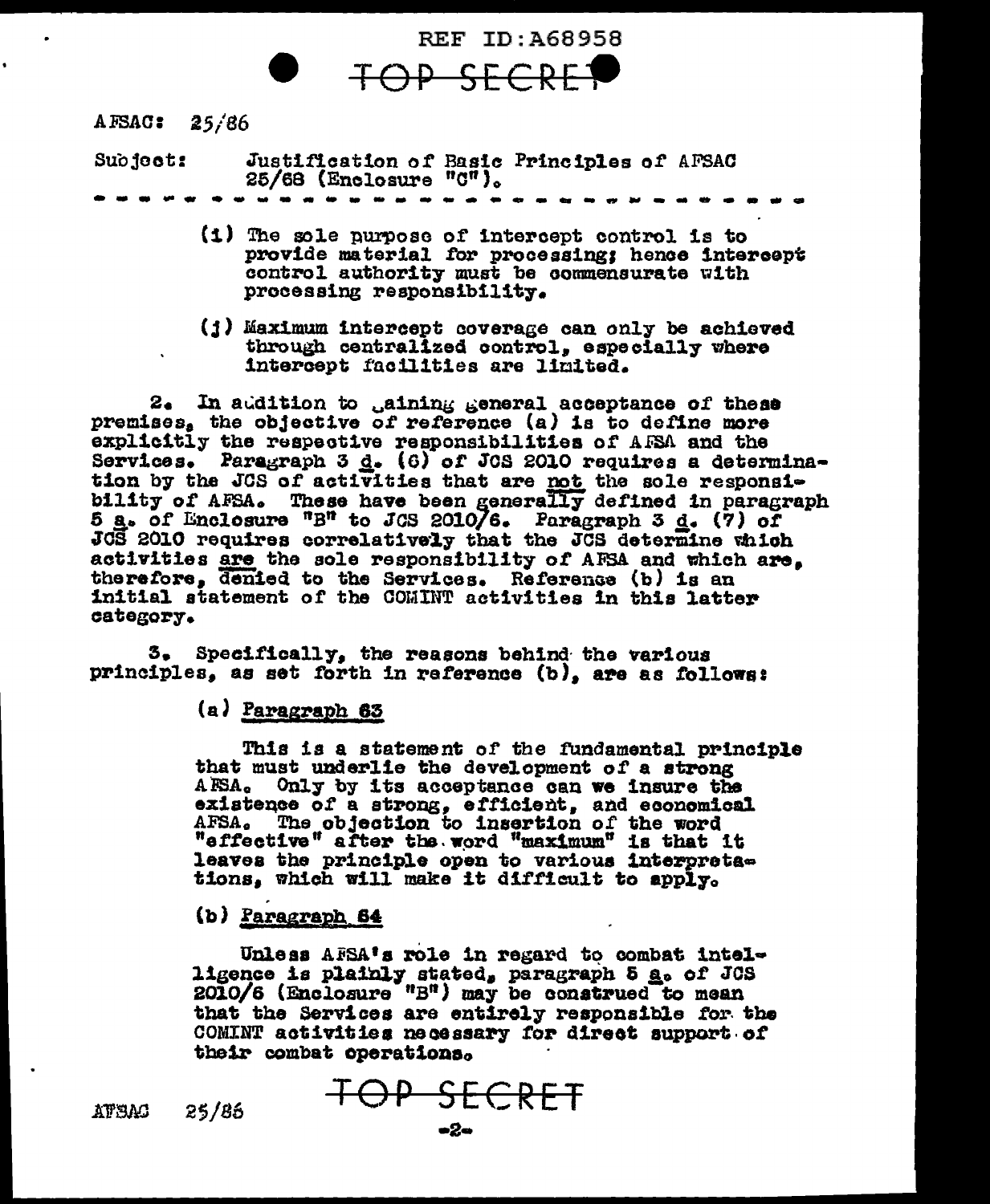# REF ID: A68958 OP SECRET

AFSAC: 25/86

Justification of Basic Principles of AFSAC Subject:  $25/68$  (Enclosure  $"0"$ ).

#### (c) Paragraph 65

This is intended to prevent duplication of effort by prohibiting any Service processing activities within the continental U.S. which AFSA can properly perform. The second sentence of the AFSA version in effect defines "center". "Major" in the Air Force version requires definition.

#### (d) Paragraph 66

This is intended to provide for eventually placing under AFSA control such theatre processing activities as those of ASA Europe and ASA Pacific. (which was recommended by General Clarke as Chief of ASA). It is a step toward increasing the strength<br>and effectiveness of AFSA, and is fully justifiable<br>as a joint service to a joint command. Here again<br>the Air Force must define "major" before its version is understandable. AFSA is prepared to present, for Army consideration, a plan which delineates proper command and control relationships.

#### (e) Paragraph 67

This is intended to clarify and delimit further, in consonance with the basic premises in paragraph 1 above, the responsibilities of the Services as set forth in paragraph 5 a. of JCS 2010/6 (Enclosure "B"). In the Air Force version, omission of the word "commander" at the end of subparagraph a. is not serious but the AFSA version stresses the local or area character of these Service activities, as opposed to the broader field in which we believe AFSA's responsibility lies. Introduction of the "command element" by the Air Force in subparagraph b. is completely unacceptable to AFSA because it Teaves the principle open to various interpretations.

#### $(f)$  Paragraph 68

This further clarifies the responsibilities of the Services by stipulating what they may do within the continental U.S. Service activities authorized in this area are:

AFSAC: 25/86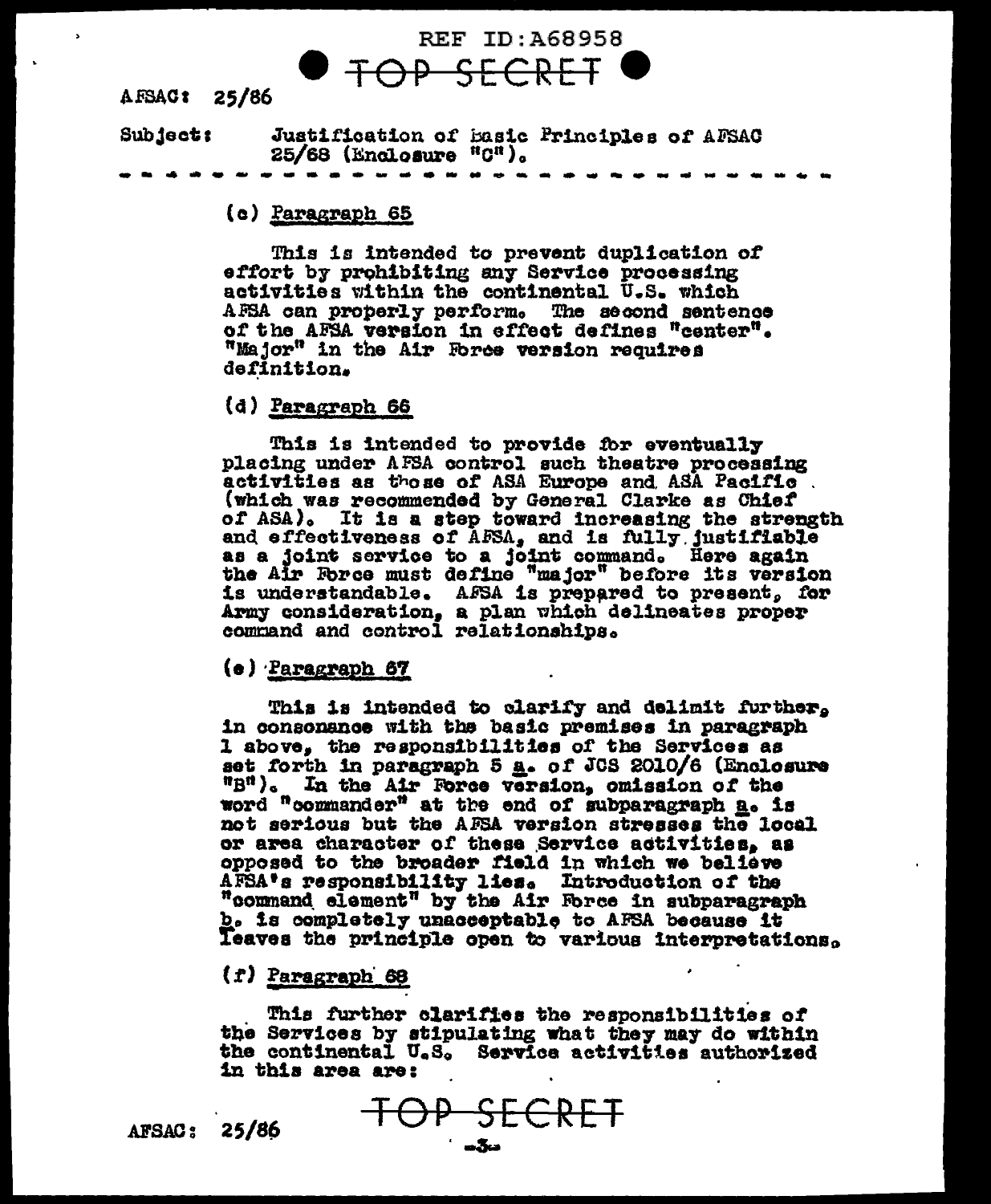# $\bullet$  TOP SECRET  $\bullet$

#### AFSAC: 25/86

| $Sub$ ject: | Justification of Basic Principles of AFSAC<br>$25/68$ (Enclosure $^{\circ}$ C $^{\circ}$ ). |  |  |  |
|-------------|---------------------------------------------------------------------------------------------|--|--|--|
|             |                                                                                             |  |  |  |

1. Necessary interception.

2. Necessary point-of-intercept processing.

3. Training required for 1. and 2. above.

4. Administration and control of authorized Service activities.

This paragraph supports and strengthens the restrictions imposed by paragraph 65.

In the next to the last line, the word "there" should be deleted, and the word "Service" should be inserted after the word "authorized", for clarification.

The expression "continental U.S. has been substituted for Zone of the Interior because it is more definitive.

(g) Paragraph 69

Agreed to by all ad hoc members.

(h) Paragraph 70

Omission agreed to by all ad hoc members.

(1) Paragraph 71

This is a most important principle which means. in effect, that AFSA's inability to perform any of the tasks within its assigned mission shall not constitute the right for any Service to undertake such tasks without the specific approval of AFSAC in each case. The AFSA version states this principle in the positive sense.

(j) Paragraph 72

This principle has three objectives:

- 1. To break down the illogical division in JCS 2010 between fixed and mobile facilities.
- 2. To insure that AFSA has adequate control of the intercept facilities it requires, and

AFSAC: 25/86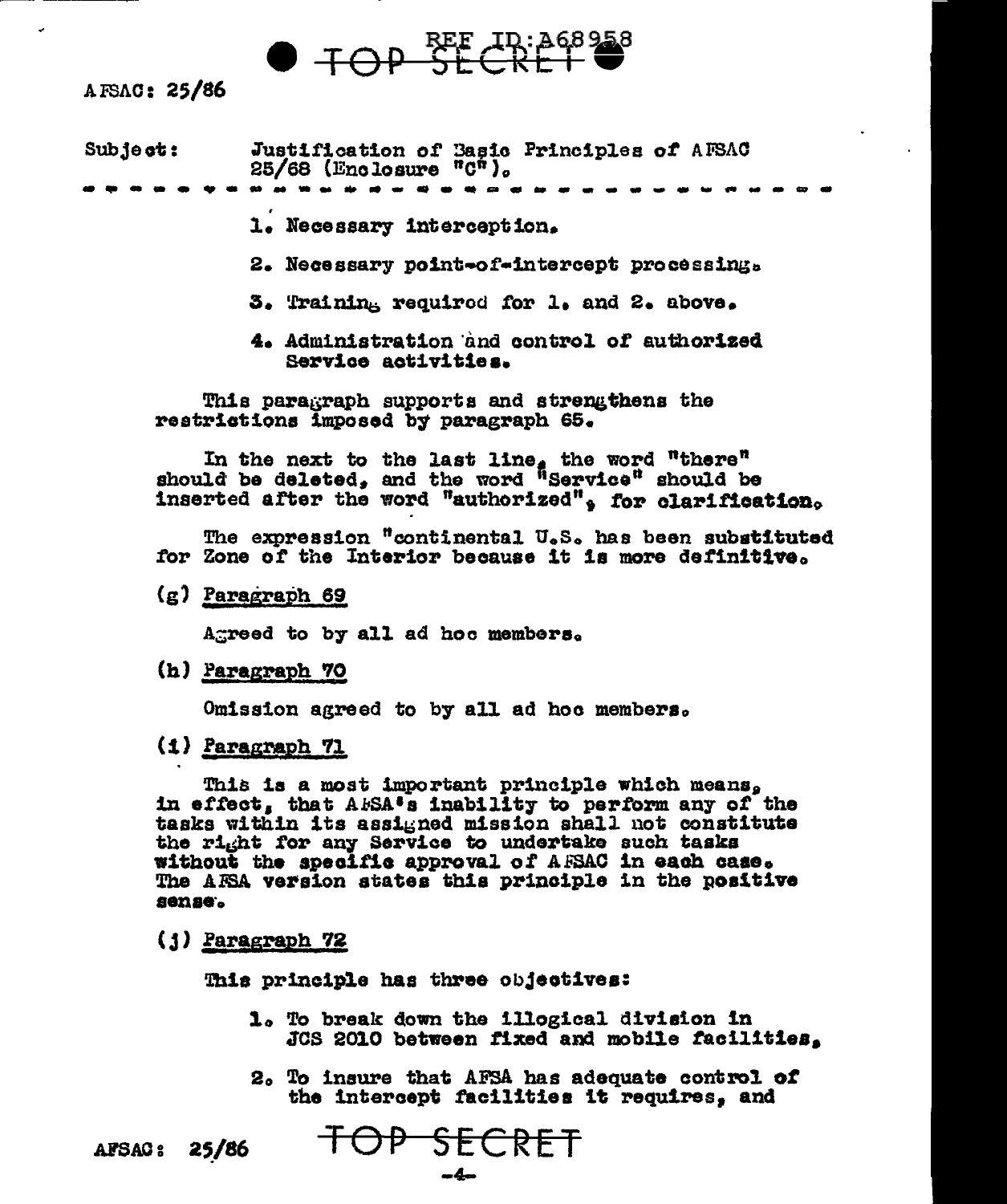# AFSAC: 25/86

Subject: Justification of Basic Principles of AFSAC  $25/68$  (Enclosure " $C<sup>n</sup>$ ).

> 3. To insure the greatest and most economical over-all coverage with the limited facilities normally available in peacetime.

The Army view is merely a rephrasing of the provisions of JCS 2010 and will not accomplish the above objectives.

The Air Force view may achieve objectives 1 and 2 above, but will not accomplish 3.

**REF ID: A68958** 

#### (k) Paragraph 73

This is a safeguard for the Services. Actually,<br>the Air Force version, which omits subparagraph b. (1),<br>affords AFSA greater freedom of action, but the Army and Navy prefer the other view, which is acceptable to AFSA.

 $(1)$  Paragraph 74

Agreed to by all ad hoc members.

(m) Paragraph 75

Agreed to by all ad hoc members. (This is a safeguard for the Services and provides an orderly and authoritative means of settling differences in the interest of all concerned.)

(n) Paragraph 76

This principle is merely to insure that control machinery is properly streamlined for optimum effectiveness.

The Army view would perpetuate present arrangements and make standardization of control procedures difficult to achieve.

Operational control can be defined as it has been under current operating arrangements between AFSA and ASA. Additional safeguards for the Services are provided under paragraph 73.

 ${o}$  Paragraph  $77$ 

Agreed to by all ad hoc members,

AFSAC: 25/86